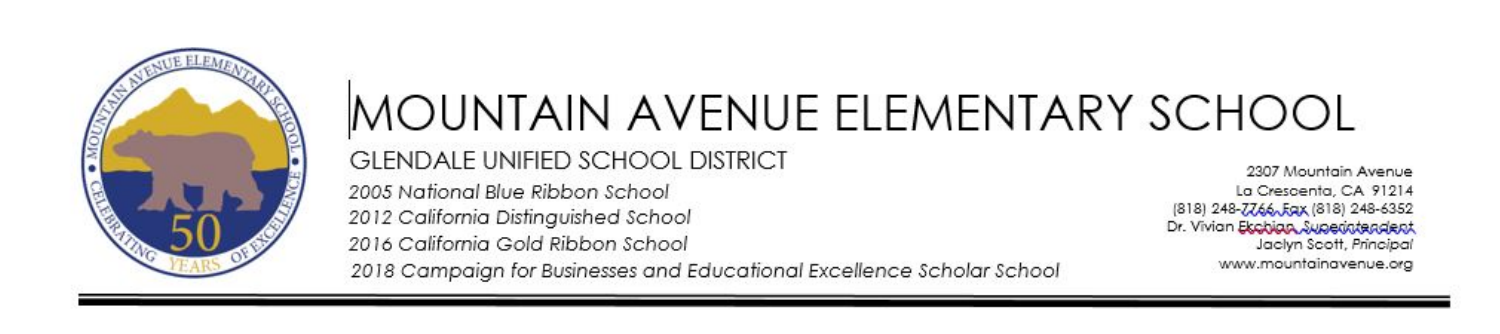# Mountain Avenue Elementary School



Thursday Update November 21, 2019

[Click here to access all flyers through the Peachjar website](https://app.peachjar.com/flyers/all/schools/55122)

| Thursday, November 21  | First - Sixth Grade Report Cards Go Home<br><b>After School Clubs</b><br>2:15 PM- 3:15 PM LANGO Spanish, Rm 2213<br>2:40 PM 1st6th Grade Tennis & Soccer, Upper Field<br>1:05 PM- 2:05 PM Kinder Soccer, Primary Yard<br>2:40 PM 3:40 PM Chess Nuts, Lunch Shelter<br>2:35 PM- 3:35 PM- Parker Anderson: Anime, Cartooning & Comic Creation!, Rm 8202                                        |
|------------------------|----------------------------------------------------------------------------------------------------------------------------------------------------------------------------------------------------------------------------------------------------------------------------------------------------------------------------------------------------------------------------------------------|
| Friday, November 22    | <b>Minimum Day - Parent Conferences</b><br>7:30 AM- Chorus<br>8:30 AM- Flag Ceremony SEE SCHEDULE BELOW FOR INCLEMENT WEATHER<br>9:00 AM- PTA E-Board Meeting, Rm 8202<br>10:30 AM- 11:30 AM- PTA Book Fair Committee, Rm 8202<br><b>Minimum Day Schedule</b><br>11:50<br><b>TK Dismissal</b><br><b>K Dismissal</b><br>12:00<br>12:20<br><b>43 Dismissal</b><br><b>46 Dismissal</b><br>12:40 |
|                        | November 25 - November 29 Thanksgiving Break - No School                                                                                                                                                                                                                                                                                                                                     |
| <b>Upcoming Events</b> | December 2-6 - Student Council Charity Gift Drive<br>December 2 - LCAP Town Hall Meeting, District 6:00pm.<br>December 3 - Principal for the Day - Glendale Education Foundation<br>December 6 Upper Grade Mountain Ave Spelling Bee                                                                                                                                                         |



Happy Thanksgiving! I wish you all a wonderful, restful, happy, and Thankful Thanksgiving Break! May your week be filled with love, laughter, happiness, thankfulness, and wonderful friends and family! Go Bears! ~~Principal Scott

The Lost and Found is bursting with items. Water bottles,

lunch boxes, jackets, and more! Staff is going through the items and we are doing our best to reunite lost items with their owners. All unclaimed items will be donated over Thanksgiving Break. Please encourage your child to look through the items to find their missing item!

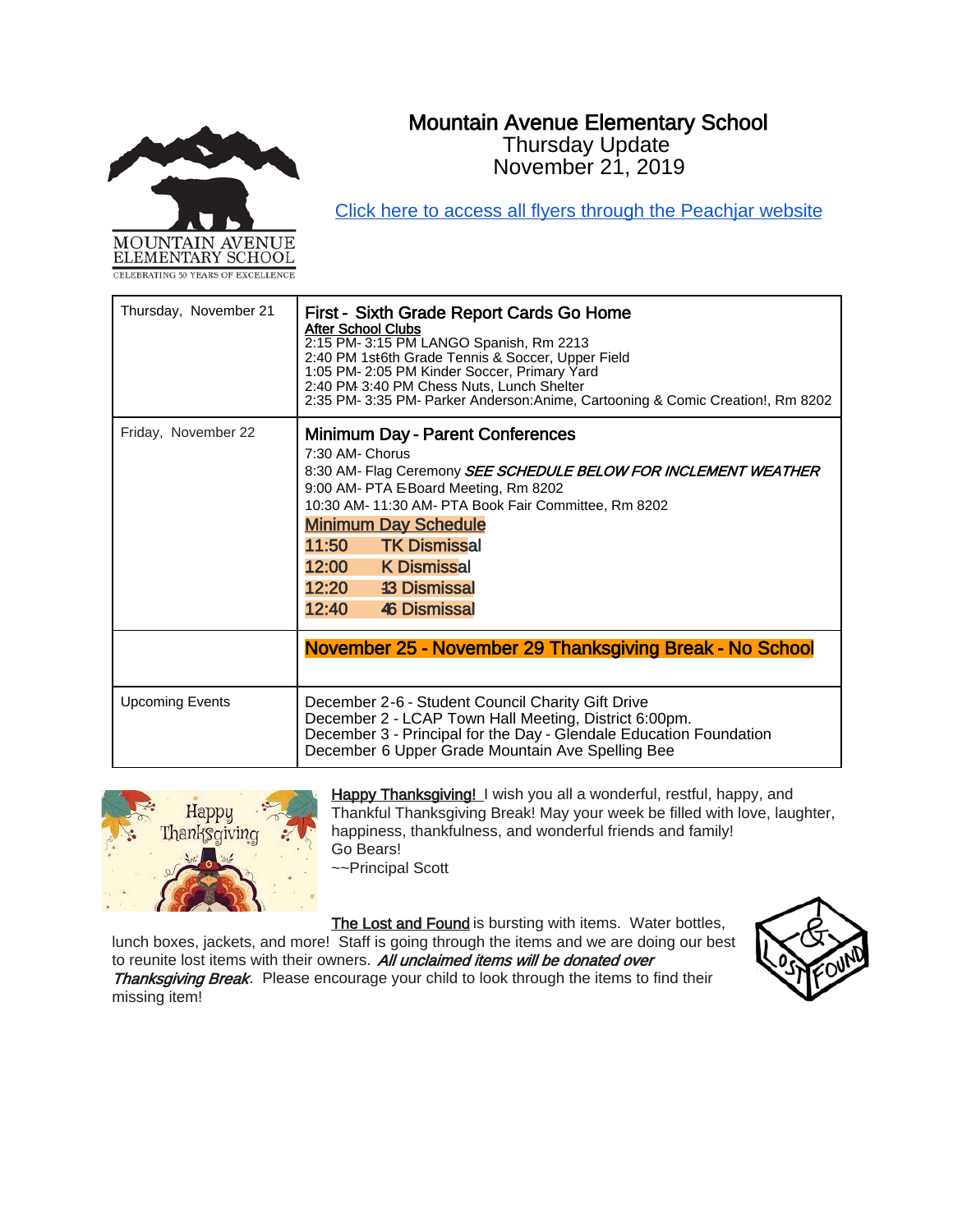## Inclement Weather and Flag Ceremonies



As the winter and rainy season approaches, this is the schedule for indoor Flag Ceremonies. All students being recognized with awards will be recognized at the FIRST ASSEMBLY only. Parents and visitors should plan to attend the first assembly only.

8:30 - 9:00 Flag Ceremony 2nd, 3rd, Bottomley 9:00 - 9:30 Flag Ceremony Tk, K 1 9:30 - 10:00 Flag Ceremony Leining, 5, 6

Music Enrichment - Thanks to our fabulous foundation, MACK, all students will have music enrichment lessons. Grades 3-6 will begin 10 weeks of music enrichment on Tuesday, December 3. Grades Tk-2 will have lessons from February to May.





## Recycling Fridays

Collect your cans and plastic bottles this holiday break -- our next recycling day returns on the Friday AFTER Thanksgiving break, December 6th. All proceeds benefit the Class of 2020. THANK YOU!

## The Scholastic Book Fair is coming soon and it is going to be 'SNOW' much fun!

Our Arctic Adventure Book Fair is just in time for holiday shopping! The Book Fair runs from Dec 9-12 and will be held in the school library. We have so many fun things planned! During the week, students will shop once with their class, during lunch/recess, and after school. Wednesday, Dec 11 is Family Night from 58PM and the fun includes door prizes, a photo booth, teachers & staff reading books, a visit from a special book character, desserts & MORE! Brrreakfast & Books on Thursday, Dec 12 from 7:38:15AM is a chance for families to shop and have breakfast! Sponsored by the PTA, the proceeds from the Book Fair are used to purchase books, Scholastic News magazines and supplies for our classrooms and library.



## ALL for BOOKS LOOSE CHANGE DRIVE

Along with our Book Fair, we are teaming up with Scholastic to raise money to purchase books for kids in need. Bring your loose and dollars in the baggie we provide in the Thursday folder and put them in the All for BOOKS box in the office. The box will also be at our Book Fair Family Night and if you donate your change that night, you will get a ticket for a drawing to win Book Fair Bucks!



#### Art Docent Program

The Art Docent Program Needs You! Be involved in your child's class by volunteering to teach art lessons this year! Sponsored by PTA and MACK, the Art Docent program provides art instruction, materials, and art print examples to teach students about artists, art elements, and different art techniques. This is the main Art Program at our school and we need volunteers to help teach lessons. No artistic ability necessary! To volunteer to teach, contact Kathryn Rowley at kathrynhrowley@gmail.com . Thank you!

## ED100

Mountain Avenue PTA is partnering with **Ed100.org** this year to learn more about California's education system. We already have a parent that has GRADUATED the program! How many parents can we graduate this year??? The Check it out: [www.ed100.org](http://www.ed100.org/) (Be sure to log in and select our school to increase our chances in a drawing!).





## **SHOP with Amazon**

Don't forget that every time you shop with Amazon, a percent of your purchase comes to Mountain Avenue's 6th grade! How does it work? Make sure you click the link BEFORE going to the website. The link is also available on the Mountain Avenue Website. Thank you for your support!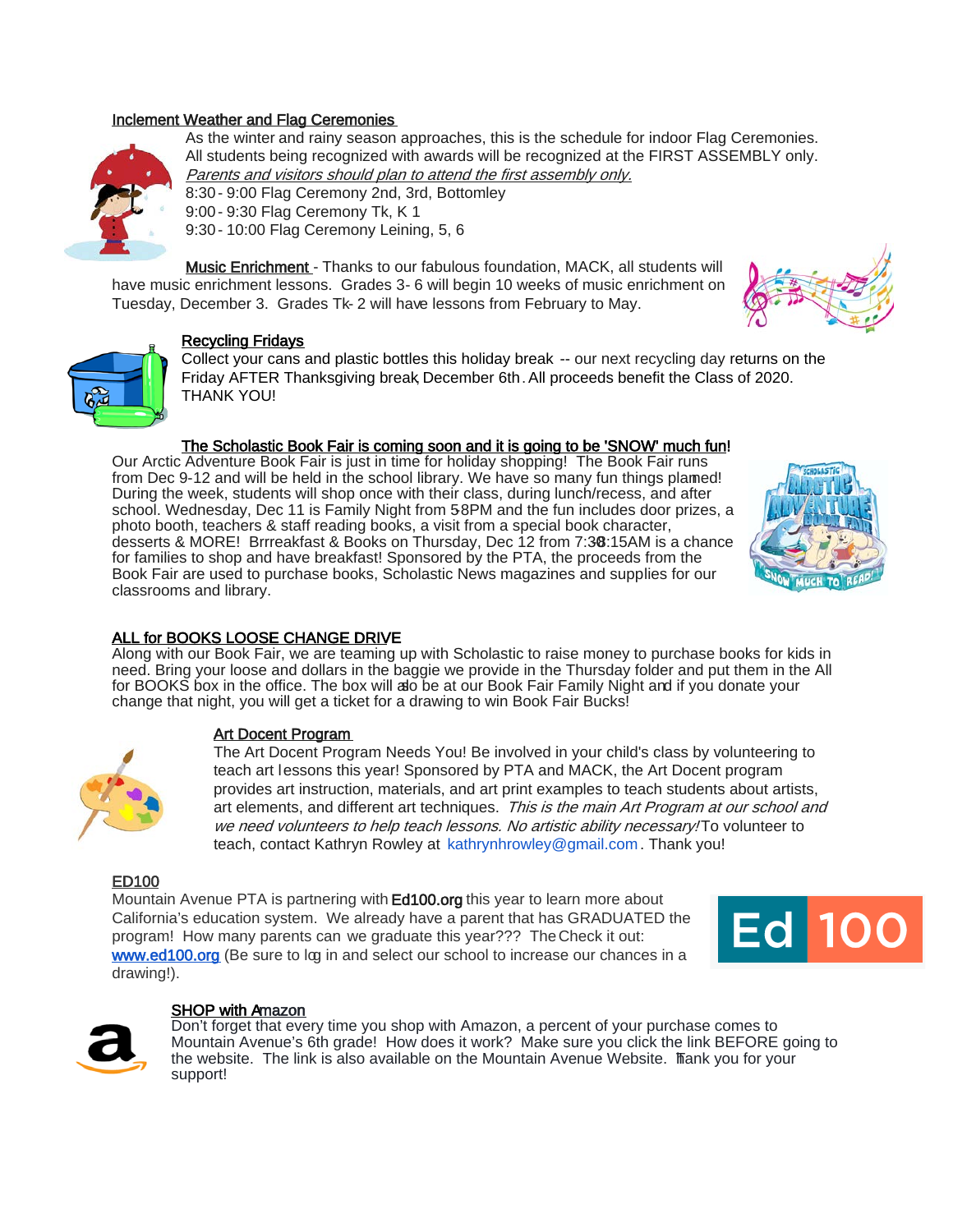[https://www.amazon.com/?\\_encoding=UTF8&tag=mountavenuele](https://www.amazon.com/?_encoding=UTF8&tag=mountavenuele-20&linkCode=ur2&camp=1789&creative=9325) -<br>20&linkCode=ur2&camp=1789&creative=9325

# Peachjar (Flyers)

There's an easier way to view flyers! Here is the link for Peachjar, where you would be able to view all the flyers that has to do with School and everything in between! Please start referring to this wonderful site for all of the flyers! Peachjar Flyers





PBIS<br>Mountain Avenue participates in PBIS, which stands for Positive Behavior Interventions and Supports. Our Statement of Purpose is... We are a school community that champions diversity and creativity within a kind, safe, responsible and respectful environment. All Mountain Avenue **B.E.A.R.S**are expected to: Be Kind

**Encouraging Accept Responsibility** Respect Others and be **Safe**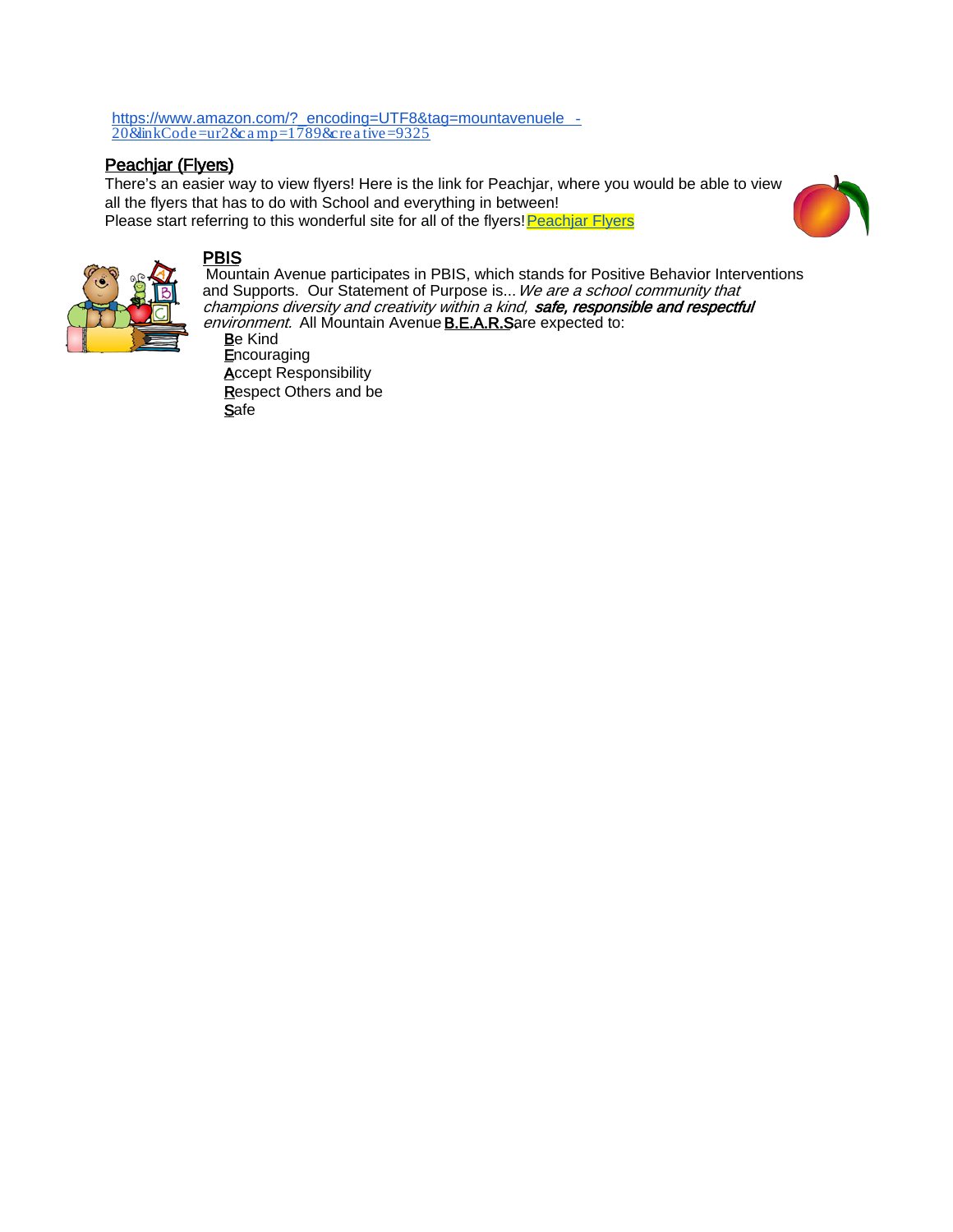# **Mountain Avenue Elementary School** Thursday Update

November 21, 2019



피치자 웹싸이트 [\(Peachjar website\)](https://app.peachjar.com/flyers/all/schools/55122) 를 통해 전단지를 보시려면 여기를 클릭 [하십시요](https://app.peachjar.com/flyers/all/schools/55122).

목요일, November 21 **1 학년 - 6 학년 성적표 발송 방과후 클럽 (After School Clubs)** 2:15 PM - 3:15 PM LANGO 스페니쉬 (Spanish), Rm 2213 2:40 PM 1 학년 - 6 학년 테니스 & 축구 (Tennis & Soccer), 어퍼휠드 (Upper Field) 1:05 PM - 2:05 PM 킨더 축구 (Kinder Soccer), 메인 운동장 (Primary Yard) 2:40 PM - 3:40 PM 체스넛츠 (Chess Nuts), 런치쉘터 (Lunch Shelter) 2:35 PM - 3:35 PM 파커 앤더슨 (Parker-Anderson) Anime, Cartooning, & Comic Creation!, Rm 8202 금요일, November 22 **미니멈데이 (Minimum Day) – 학부모 상담 (Parent Conferences)**  7:30 AM -합창부 (Chorus) 연습 8:30 AM -아침조회 (Flag Ceremony) **아래의 궂은 날씨로 인한 스케쥴 변동 참조** 9:00 AM - PTA E-보드 미팅, Rm 8202 10:30 AM - 11:30 AM – PTA 도서 박람회( Book Fair) 위원회, Rm 8202 **미니멈데이 (Minimum Day) 스케쥴 11:50 TK Dismissal 12:00 K Dismissal 12:20 1-3 Dismissal 12:40 4-6 Dismissal November 25 - November 29 Thanksgiving Break – 학교 휴무 No School**  다가오는 행사들 December 2-6 – 학생회 (Student Council) 자선단체 (Charity) 선물수집 December 2 - LCAP 타운홀 미팅 (Town Hall Meeting), 교육구 District 6:00 PM December 3 – Principal for the Day – 글렌데일 교육재단 (Glendale Education Foundation) December 6 고학년 Mountain Ave 스펠링 비 (Spelling Bee)



**Happy Thanksgiving!** 여러분 모두 훌륭하고 편안하고 행복하며 감사가 가득한 추수 감사절 방학이 되시길 바랍니다! 쉬는 일주일 동안에 사랑, 웃음, 행복, 감사, 멋진 친구와 가족으로 가득 차기를 바랍니다! 고우 베어즈! ~~ 스캇 교장

**The Lost and Found** 분실물 보관소에 물품이 많이 쌓이고 있습니다. 물병, 도시락, 재킷 등등! 교직원이 물품을 살피고 있으며 분실된 물품의 주인을 찾아주기 위해 최선을 다하고 있습니다. **찾아가지 않은 모든 물품은 추수감사절 방학 중에 기부될 것입니다.** 자녀에게 분실물을 살펴보고 잃어버린 물건을 찾도록 알려주십시오!

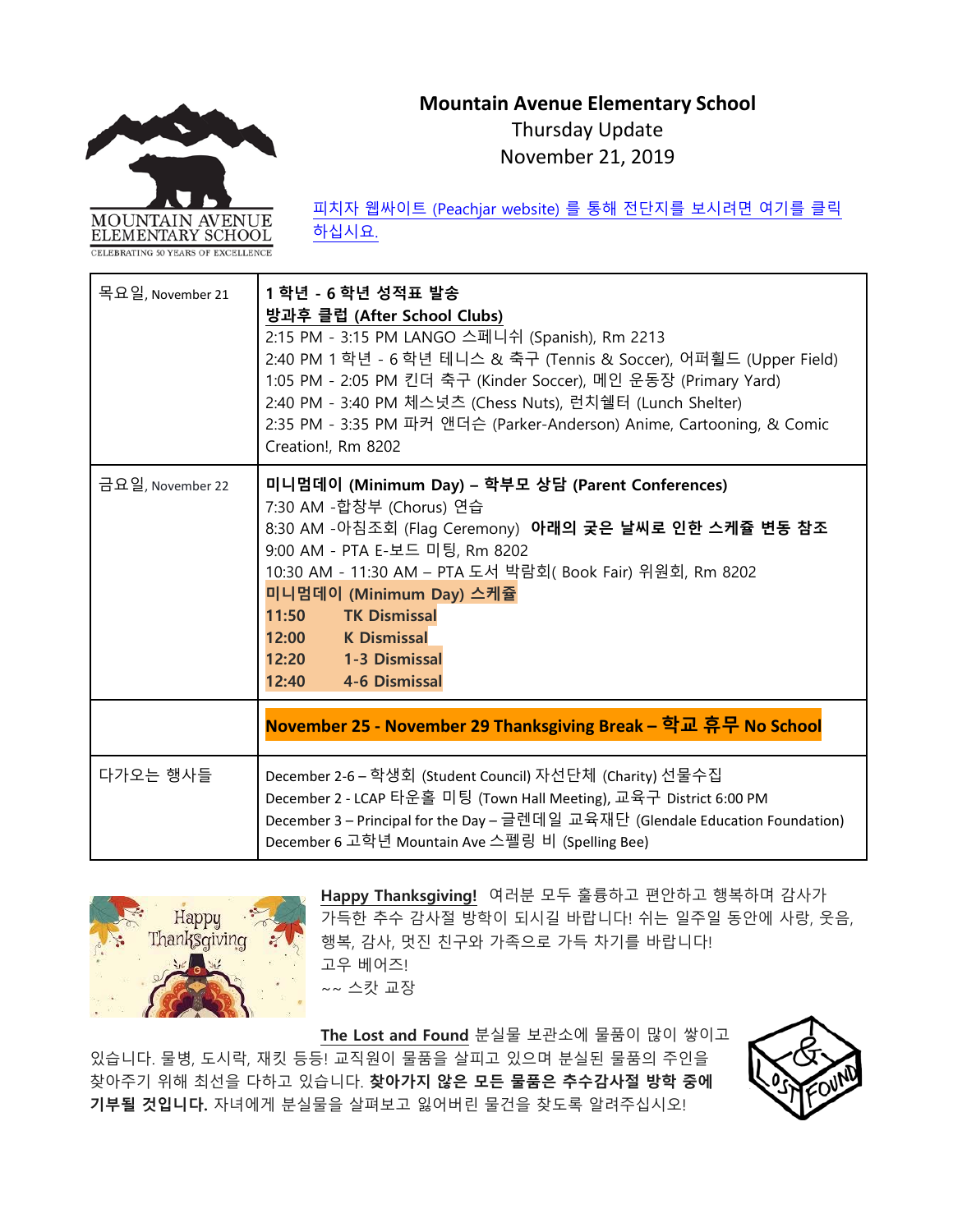## **궂은 날씨 (Inclement Weather) & 아침조회 (Flag Ceremonies)**



겨울과 우기가 다가옴에 따라 아침조회를 실내에서 갖기로 하였으며, 스케쥴은 다음과 같습니다. 수상자로 정해진 학생들은 오직 "첫번째 아침조회" 에서만 수상식을 갖게 됩니다. 학부모와 방문객은 첫번째 아침조회 시간에만 참석하도록 계획하십시요. 8:30-9:00 아침조회 (Flag Ceremony) 2 학년, 3 학년, Bottomley 반 9:00-9:30 아침조회 (Flag Ceremony) Tk, K 1 9:30-10:00 아침조회 (Flag Ceremony) 라이닝 반, 5 학년, 6 학년

**음악 특별수업 (Music Enrichment)** - 우리의 멋진 재단인 MACK 덕분에 모든 학생들은 음악 특별수업을 받게 됩니다. 3 - 6 학년은 화요일, 12 월 3 일에 10 주동안 계속되는 음악 특별수업이 시작됩니다. Tk - 2 학년은 2 월에서 5 월까지 수업이 있게 됩니다.





# **Recycling Fridays**

이번 방학 중에 캔과 플라스틱병을 모아 주십시요. 추수감사절 방학이 끝나고 나면, 금요일, 12 월 6 일이 재활용 금요일 (Recycling Friday) 입니다. 모든 수익금은 6 학년 졸업반 (Class of 2020) 에게 혜택을 줍니다. 감사합니다!

## **스칼라스틱 도서 박랍회 (The Scholastic Book Fair) 가 곧 다가옵니다. 눈처럼 많은 재미가 가득할 것입니다!**

우리의 북극모험 도서 박람회 (Arctic Adventure Book Fair) 는 연말 할러데이를 위한 샤핑을 위한 적기에 열립니다. 도서 박람회는 12 월 9 일부터 12 일까지 진행되며 학교 도서관에서 개최됩니다. 우리는 너무 많은 재미있는 것들을 계획했습니다! 주중에 학생들은 클래스별로 점심시간/리세스 중에 한번 또는 방과 후에 쇼핑을 하게 됩니다. 수요일, 12 월 11 일에는 오후 5 시부터 오후 8 시까지 패밀리 나이트 (Family Night) 행사가 있으며, 문 앞에서의 경품추첨, 사진 부스, 교사 및 직원의 책 읽어주기, 특별한 도서 캐릭터의 방문, 디저트 및 기타 등등이 포함된 많은 재미가 가득합니다! 목요일,



12 월 12 일에는 오전 7 시 30 분부터 8 시 15 분까지 열리는 Breakfast & Books 는 가족들이 쇼핑하며 아침을 먹을 수 있는 기회입니다! PTA 가 후원하는 도서 박람회 (Book Fair) 의 수익금은 책, Scholastic News 잡지 및 교실 및 도서관 용품을 구매하는 데 사용됩니다.

## **ALL for BOOKS 동전 모으기 운동 (LOOSE CHANGE DRIVE)**

도서 박람회 (Book Fair) 행사와 더불어 스칼라스틱 (Scholastic) 과 협력하여 도움이 필요한 어린이를 위해 책을 구입할 수 있는 돈을 모으고 있습니다. 떨즈데이 폴더 안에 보내드린 봉투에 동전과 지폐를 가져 와서 사무실 안에 준비되어 있는 상자 (All for BOOKS box) 에 넣어 주십시요. 이 상자는 도서 박람회 패밀리 나이트 (Family Night) 행사에도 준비되어 있으며, 그날밤 여러분의 잔돈을 기부하시면, 북 페어 벅스 (Book Fair Bucks) 를 위한 추첨에 참여할 수 있는 티켓을 드립니다!

## **Art Docent Program**



Art Docent 프로그램이 여러분을 필요로 합니다! 올해 미술수업을 가르치기 위해 자원봉사 함으로써 자녀의 수업에 참여하십시요! PTA 와 MACK 이 후원하는 Art Docent 프로그램은 학생들에게 예술가, 예술 요소 및 다양한 예술 기법에 대해 가르치기 위한 예술 교육내용, 재료 및 아트 프린트물을 제공합니다. *이것은 우리 학교의 주요 아트* 프로그램이며 수업을 가르치기 위해 자원 봉사자를 필요로 합니다. 예술적 능력을 필요로 하지는 않습니다!

가르치기를 자원봉사 하시려면 kathrynhrowley@gmail.com 으로 Kathryn Rowley 께 연락하십시요. 감사합니다!